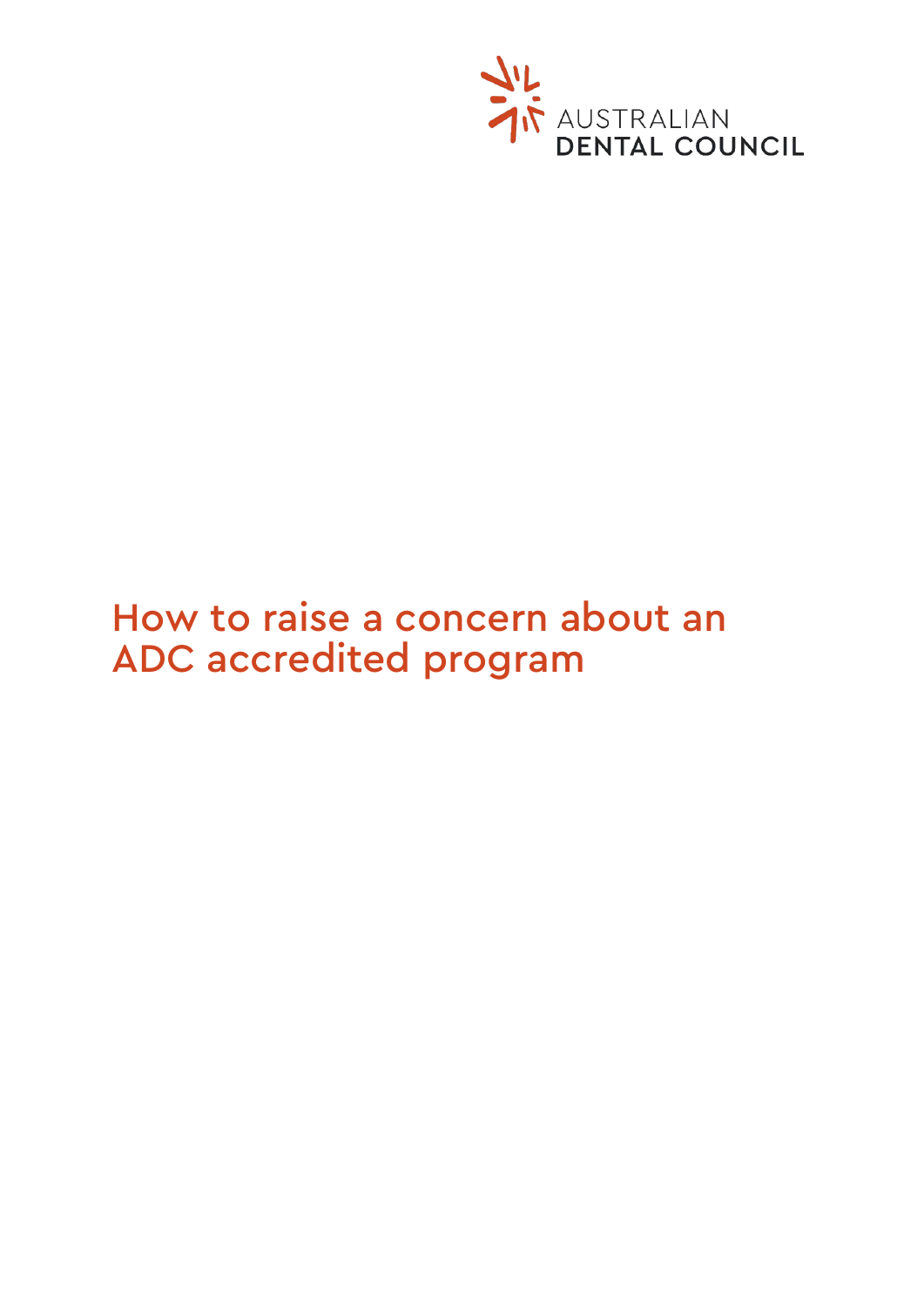

© Australian Dental Council Ltd PO Box 13278 Law Courts Victoria 8010 Australia

**Tel:** +61 (0) 3 9657 1777 **Fax:** +61 (0) 3 9657 1766 **Email:** [info@adc.org.au](mailto:info@adc.org.au) **Web:** [www.adc.org.au](http://www.adc.org.au/) **ABN**: 70 072 269 900

#### Document Version Control

| Rev | <b>Description</b> | Originator | Reviewed                                 | Approved  | Date                 |
|-----|--------------------|------------|------------------------------------------|-----------|----------------------|
|     | Original           |            | ADC/DC(NZ)<br>Accreditation<br>Committee | Approved  | 3 August 2018        |
|     | Revised            |            |                                          | Published | 19 September<br>2019 |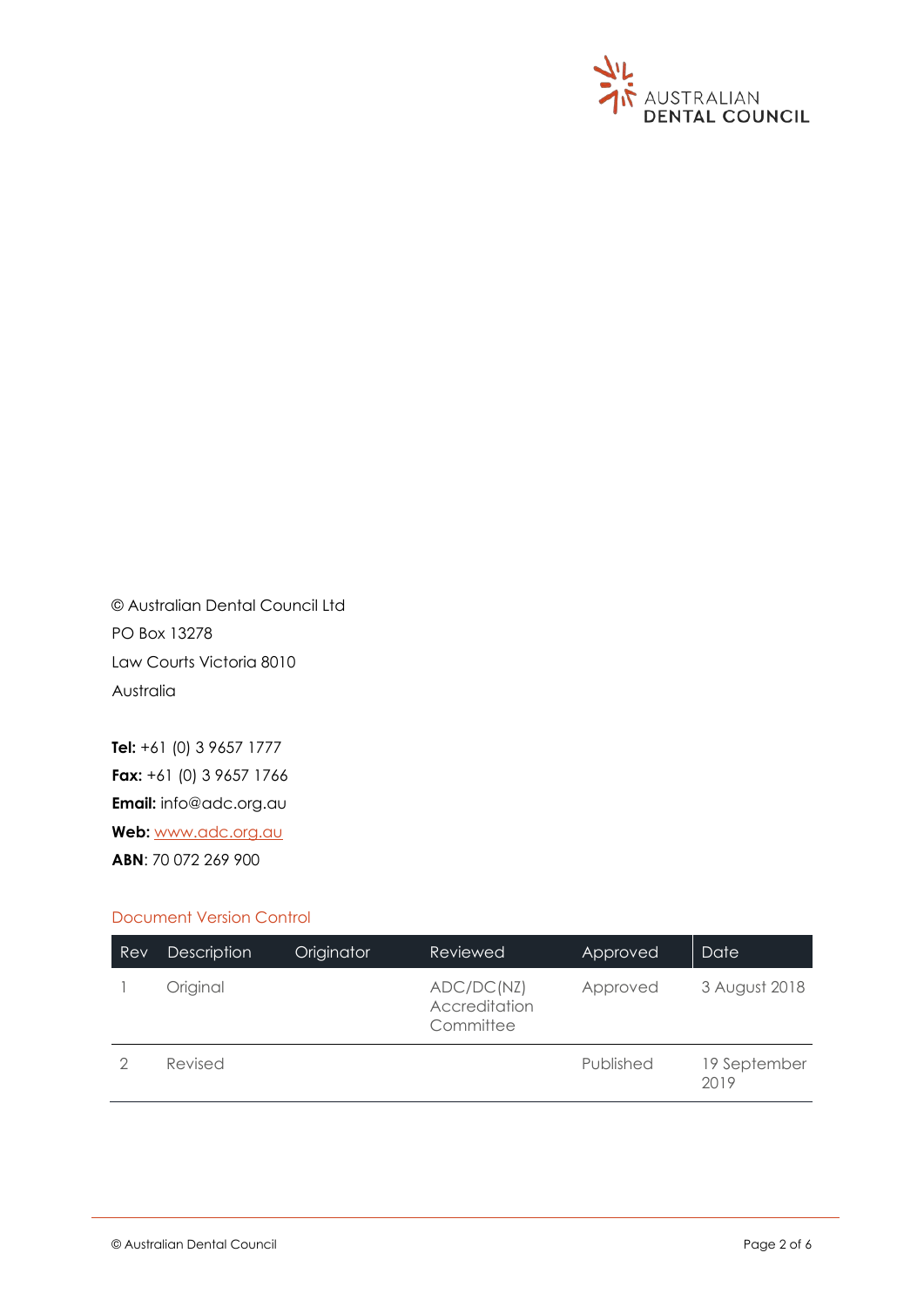

# How to raise a concern about an ADC accredited program

#### 1. Introduction

- 1.1. This document provides information for people considering raising a concern about a dental practitioner program accredited by the Australian Dental Council (ADC). It explains the types of concern we are able to consider and the process that we will follow when we consider a concern about a program.
- 1.2. We welcome concerns about accredited programs as one source of information which can help us ensure that accredited programs continue to meet the ADC / Dental Council (New Zealand) Accreditation Standards for Dental Practitioner Programs ('the Accreditation Standards'). This helps ensure that only dental practitioners who are suitably trained and qualified to practise in a competent and ethical manner are registered in Australia.
- 1.3. This document is based on the ADC 'Concerns about accredited programs policy' which is published on our website.
- 1.4. In this document 'we' and 'our' refers to the ADC. 'You' refers to someone raising a concern about an accredited program.

## 2. About accreditation

- 2.1. The ADC is appointed by the Dental Board of Australia (DBA) to accredit education and training programs enabling a graduate to apply for registration as a dental practitioner or dental specialist. The ADC also accredits programs leading to endorsement of registration for dental practitioners.
- 2.2. A program that is accredited by the ADC must meet the Accreditation Standards.An accredited program has shown that graduating students have met the professional competencies necessary for registration in Australia.
- 2.3. Once accredited, programs are subject to regular monitoring to make sure that they continue to meet the Accreditation Standards.

#### 3. What concerns are we able to consider?

- 3.1. We are able to consider concerns that an ADC accredited program may not meet one or more of the Accreditation Standards. We consider the concerns we receive to decide whether we need to take any action to ensure that the Accreditation Standards continue to be met.
- 3.2. We are unable to:
	- resolve disputes between education providers and students, or between education providers and employees;
	- award financial compensation; or
	- ask education providers to change student assessments or grades.
- 3.3. Education providers will have their own appeals and complaints procedures for students and others to follow. There are also other organisations who are able to consider some types of concern about education providers. We have provided an inexhaustive list of some of the available concerns procedures in an appendix. You may find that they are more appropriate for your concerns.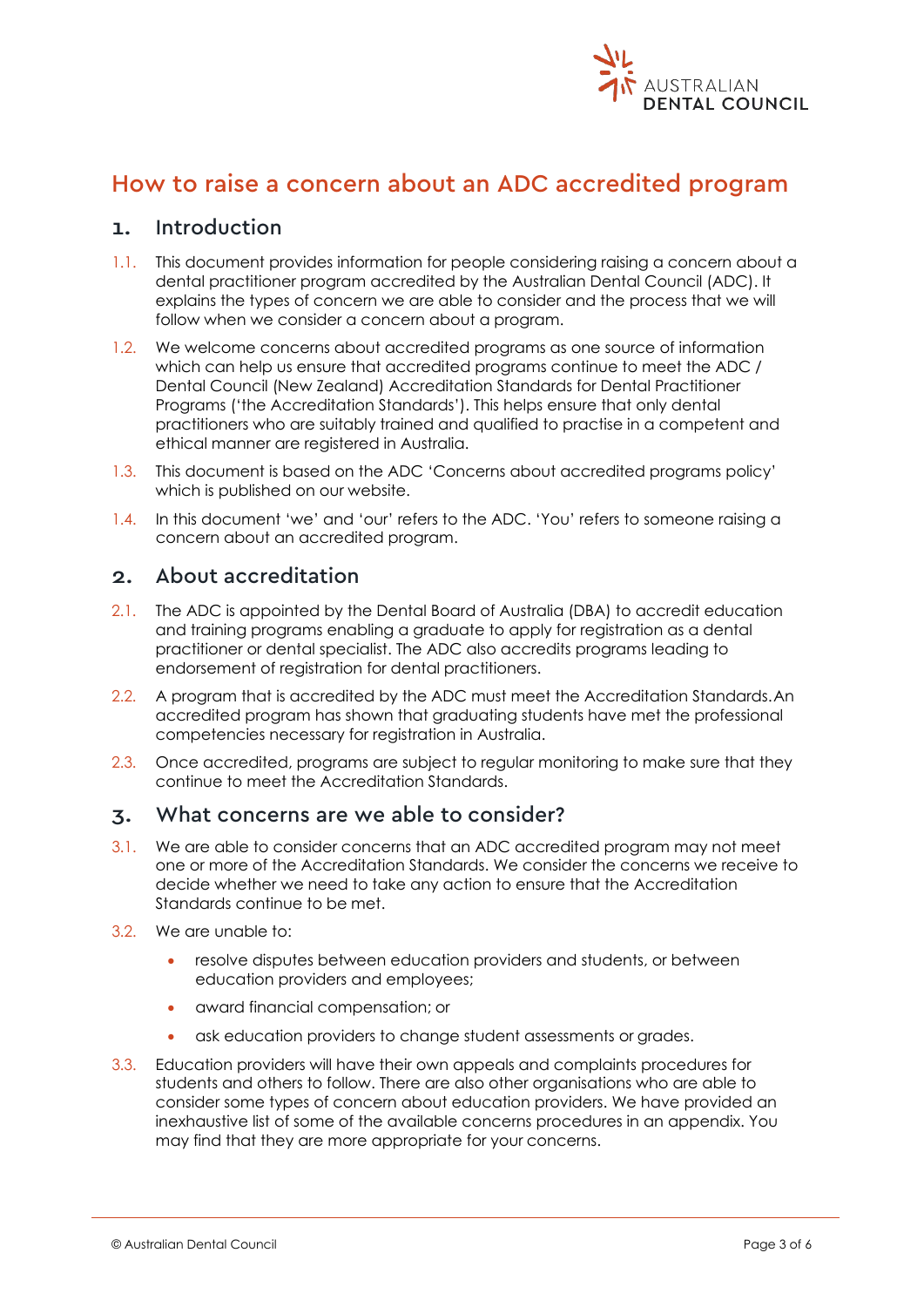

3.4. If you do raise a concern with us, we will ask whether you have raised your concerns with other organisations and the outcome. We would normally expect you to have raised your concerns with the education provider before raising a concern with us. This is because education providers are required to have effective processes in place to handle and learn from complaints. Raising your concern with the education provider can often be the quickest and simplest way to resolve an issue.However, we recognise that there may be some cases where it is not possible or appropriate to go through other concerns procedures.

#### 4. How to raise a concern

- 4.1. You can raise a concern by emailing or writing to us and including information about the education provider and program and details about your concern. We have produced a form that you can complete and send to us. You can find this on our website. If you are unable to put your concerns in writing because of a disability, please contact us so that we can discuss any reasonable adjustments we can put in place to help you.
- 4.2. If you are unsure whether to raise a concern, or if we are the correct organisation to raise your concern with, please call us for an informal discussion. We would be happy to discuss the issue with you and provide advice.
- 4.3. We ask that concerns are put in writing so that we can understand the issues raised and request any further information from you if we need to. As a result, in most cases, we will be limited in our ability to progress concerns raised with us anonymously. However, if we receive anonymous information about a program (particularly if we receive the same or similar information from multiple sources) we will consider carefully whether we have enough information to investigate further.

## 5. What happens when we receive your concern?

- 5.1. Once we have received your concern, we will do the following.
	- We will acknowledge receipt of your concern and explain what will happen next. We aim to do this within five working days. We may ask you for further information if we need to.
	- We will consider whether the concern brings into doubt whether the program continues to meet the Accreditation Standards. If it does not, we will write to you to explain why we are unable to consider your concern any further.
	- If we decide to investigate your concern, we may contact you again to request further information. If other organisations or individuals are able to assist in our investigation, we may also ask them to provide us with further information. We will keep you informed about likely timescales and updated at regular intervals about the progress of our investigation.
	- We will contact the education provider to discuss the concerns. We will write to the education provider summarising the concerns we have received and asking them to respond.
	- We will ask the ADC/ Dental Council (New Zealand) Accreditation Committee to consider all the information received and decide what action we should take. There are three possible outcomes at this stage:
		- **○ Take no action**. This means that we are satisfied that no further action is required to make sure that the Accreditation Standards are met. This concludes our investigation.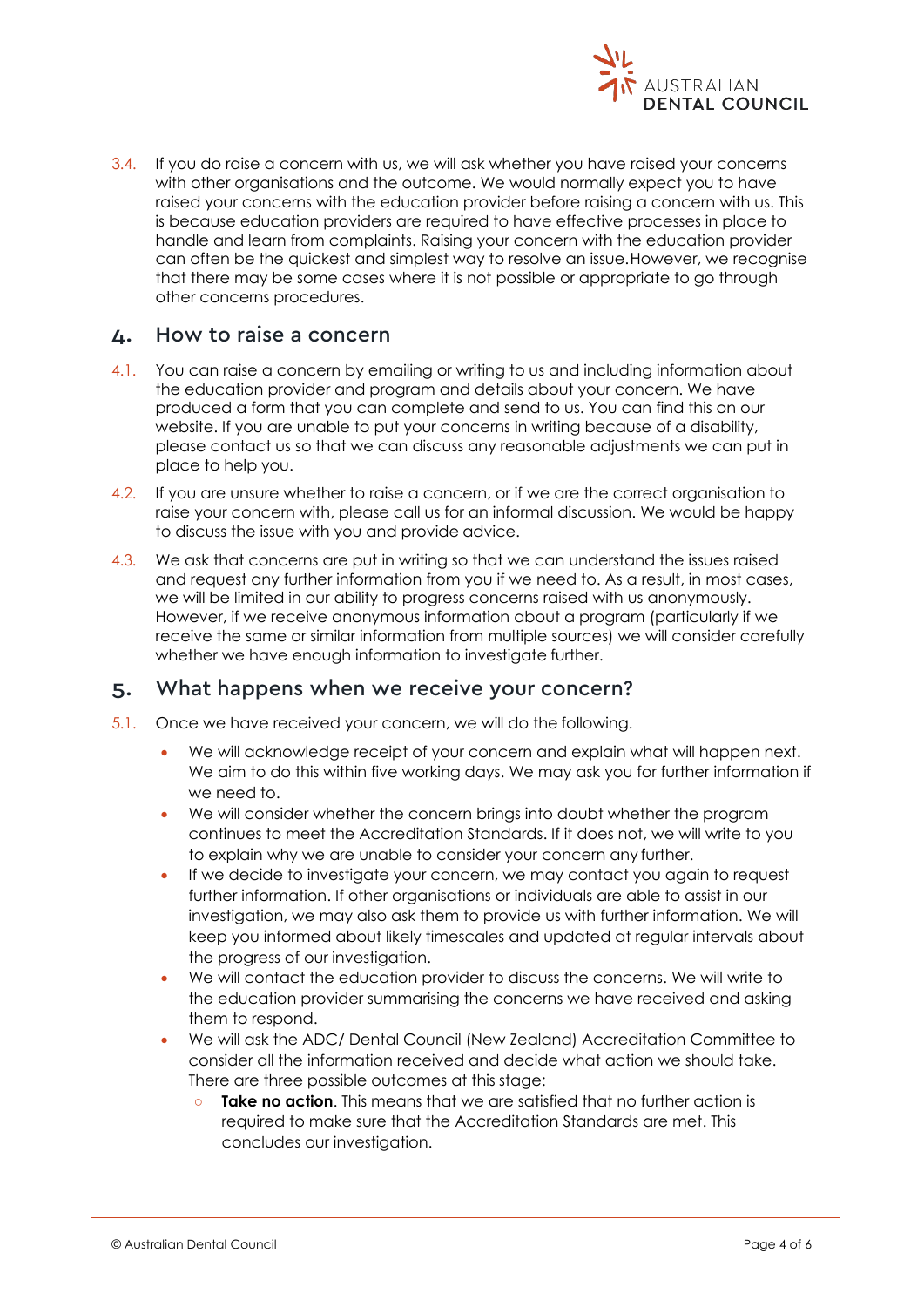

- **○ Put in place a monitoring requirement**. This means that we are satisfied that the Accreditation Standards continue to be met but want to use our arrangements for program monitoring to make sure that the issues raised in the concern are addressed. This might include, for example, making sure any changes the education provider plans to their program as a result of the concern have been made and are working.
- **○ Decide to undertake a targeted review of the program**. If we have concerns that a program may be failing to meet the Accreditation Standards, we may decide to carry out a 'targeted review'. A targeted review means that we will ask ADC assessors to carry out either a paper-based review or a site visit to the education provider to look in more detail at the program's performance against the particular areas of the Accreditation Standards which may not be met. If a site visit to the program is already planned, the Committee might decide to consider the issue then.
- If, when you raise your concern, a site visit to the program is already planned, we may decide to consider your concern at that site visit. We would explore your concern at the site visit and use it, alongside other evidence we gather, to inform our judgement about the program and its compliance with our Standards.
- We will write to you to let you know what action we have taken.

## 6. More information

- 6.1. You can raise a concern about an accredited program by:
	- filling in our concerns about accredited programs form and emailing it to [accreditation@adc.org.au;](mailto:accreditation@adc.org.au)
	- emailing us at [accreditation@adc.org.au;](mailto:accreditation@adc.org.au) or
	- writing to us at:

Australian Dental Council, PO Box 13278, Law Courts Vic 8010

- 6.2. You can contact us by calling +61 (0) 3 9657 1777. Our opening hours are 9am-5pm (AEST), Monday to Friday.
- 6.3. You can find out more about accreditation and accredited programs by visiting our website: [www.adc.org.au](http://www.adc.org.au/)